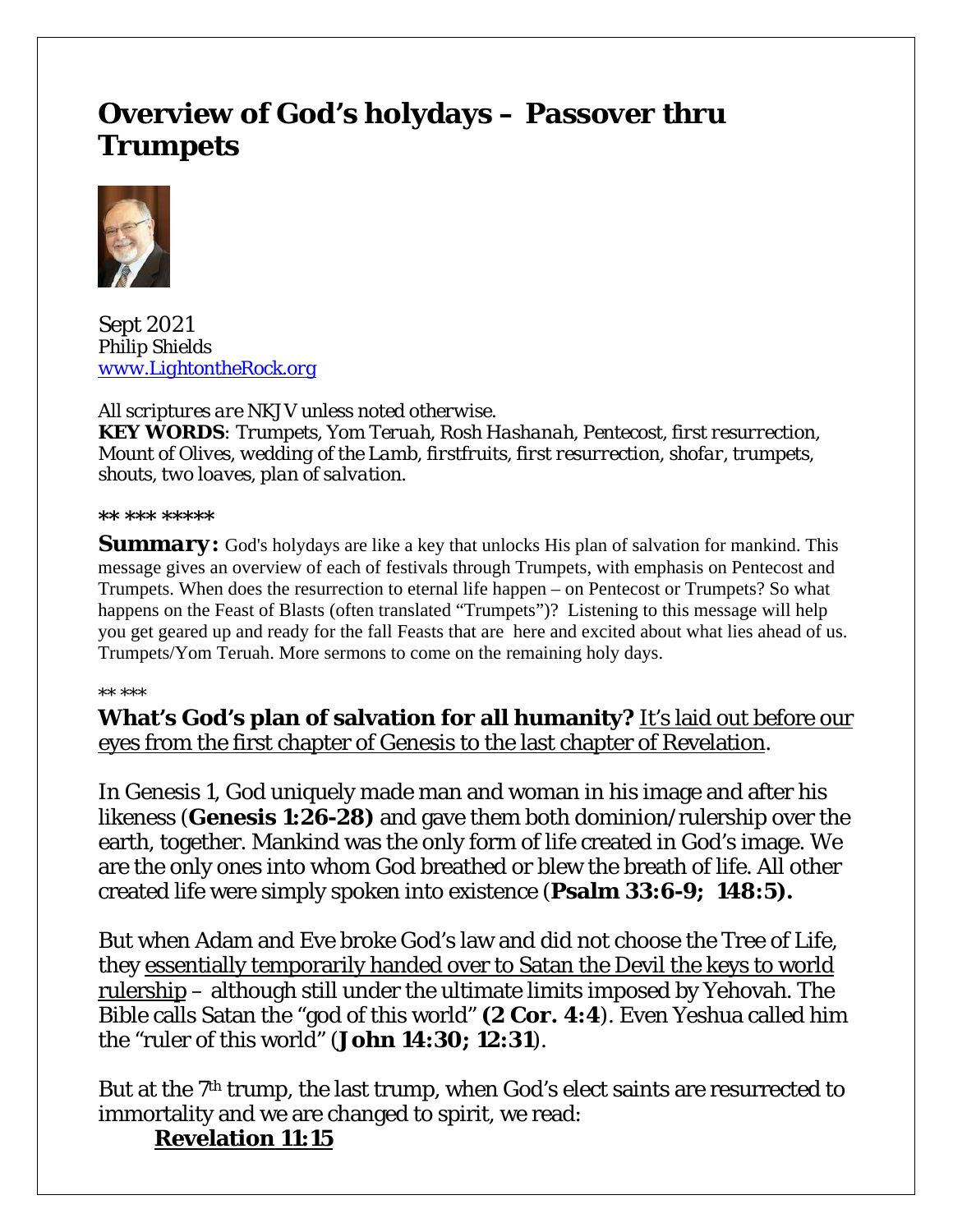Then the seventh angel sounded: And there were loud voices in heaven, saying, "The kingdoms of this world have become the kingdoms of our Lord and of His Christ, and He shall reign forever and ever!"

When does that 7<sup>th</sup> trump sound and all this happens, and in what sequence?

**So Welcome to Light on the Rock. I'm Philip Shields**, host and founder of this free website. I add new material to both the VIDEO section of sermons as well as the audio version of sermons, so remember to scroll down and look for the sermons and blogs on hundreds of topics. We have hundreds of sermons on here now too.

So back to Genesis. The man and woman listened to the Serpent question God and enticed them to sin. They had chosen to listen to Satan instead of God. God began to give hints to the plan of salvation for humankind – but gave no dates or timeline. Satan is not omniscient. He doesn't know everything. Here's what God said to the Serpent – who was Satan (Rev. 12:9):

### **Genesis 3:15**

"And I will put enmity between you and the woman, **And between your seed and her Seed;** *He shall bruise [crush] your head,*

*And you shall bruise His heel*."

We see here a prophecy about the crucifixion (bruise His heel) – but the woman's Seed (Yeshua) would crush Satan's HEAD (**Genesis 3:15**). Our ancestors rejected God and so were banished from the Garden of Eden – meaning "Garden of delights, pleasantness."

ALL mankind, who were inside Adam and Eve – were also cast out and through one man death entered the world through sin to all mankind (Romans 5:12).

### **Romans 5:12 NIV**

"Therefore, just as sin entered the world through one man, and death through sin, and in this way, death came to all men, because all sinned"

But now through the woman's Seed -- Christ, humanity can be brought back to God. We'll explore this some other time – *but remember Christ was not conceived through Adam's lineage – but was conceived by God Almighty through the Holy Spirit (Luke 1:32)* Strong implications we'll explore another time.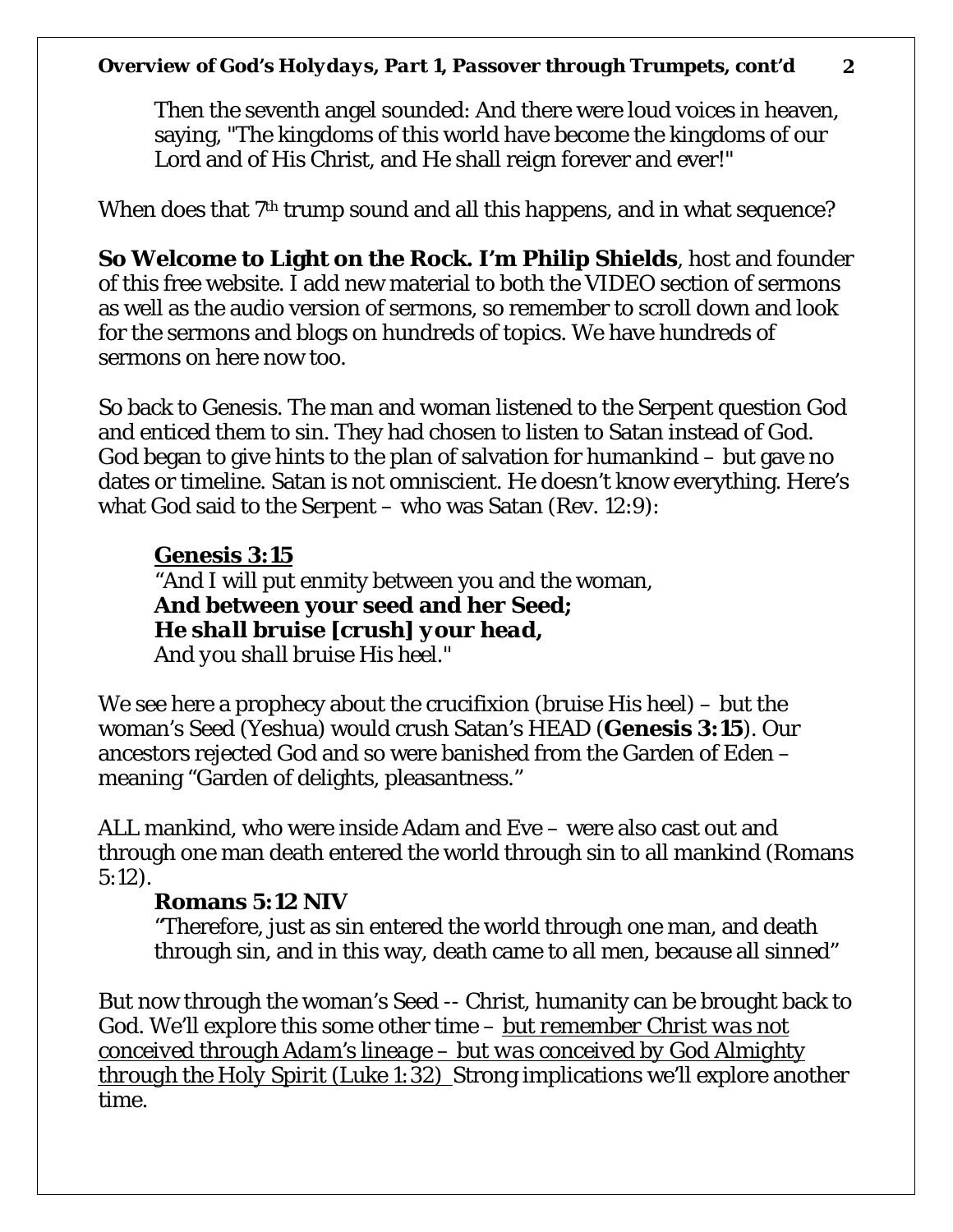God did not say *when* the Woman's Seed would come. So Satan was constantly looking for this Seed to kill him. Satan is not omniscient. He assumed the Seed might be Abel, after God accepted HIS offering but not Cain's - - so he had Cain kill his brother Abel. *Cain "was of the wicked one"* – 1 John 3:12.

He tried to kill various ones throughout history who might be the Seed who would crush Satan's head – like David, like the entire Jewish race during the time of Esther – all in a bid to remove the Seed (Christ). He unsuccessfully tried to kill Yeshua soon after his birth, but Yeshua lived – who then gave himself as a ransom for all of us *and* opened the door for us to receive his abundance of favor/grace and the gift of his righteousness.

**The Gift of His righteousness** simply is not talked about by most, especially in the 7th day sabbath-keeping churches and groups. *And a gift is not something you earn.*

### **Romans 5:17**

"For if by the one man's offense death reigned through the one, (Adam) much more those who receive **abundance of grace** and of **the gift of righteousness** will reign in life through the One, Jesus Christ."

B*ut we have to seek and receive these gifts* of God's abundant grace and his GIFT of his very own righteousness (read Philippians 3:9-11). I have many sermons on how – in faith - God's righteousness is given to us*. So now God is calling back a few for now – to be in his kingdom – and later everyone who is willing to respond will have their minds opened for the very first time.*

### *God's holydays explain the process and timing. I'll review the process and plans through holydays up to Feast of Trumpets.*

## **GOD'S HOLYDAYS and the harvests of Israel**

God tells us clearly what his plan is – through *his* 7 holydays, which HE calls HIS own feasts, his moedim (Hebrew) meaning God's *sacred divine appointments*. (**Lev. 23:1-2**). These are **"feasts of Yehovah" (v.2**), not feasts of the Jews. The early new covenant church actually *started* on one of these holy days -- on Pentecost (Acts 2:1). The early church clearly kept Passover and the days of Unleavened Bread (1 Cor. 5:7; 1 cor. 11) – and Corinth, remember was largely a gentile congregation.

**The first 3 divine appointments fall in the spring/early summer,** and they focus on the early harvest or "first fruits" for that year – starting with Christ the first of the firstfruits **(1 Cor. 15:23)** pictured by Passover and the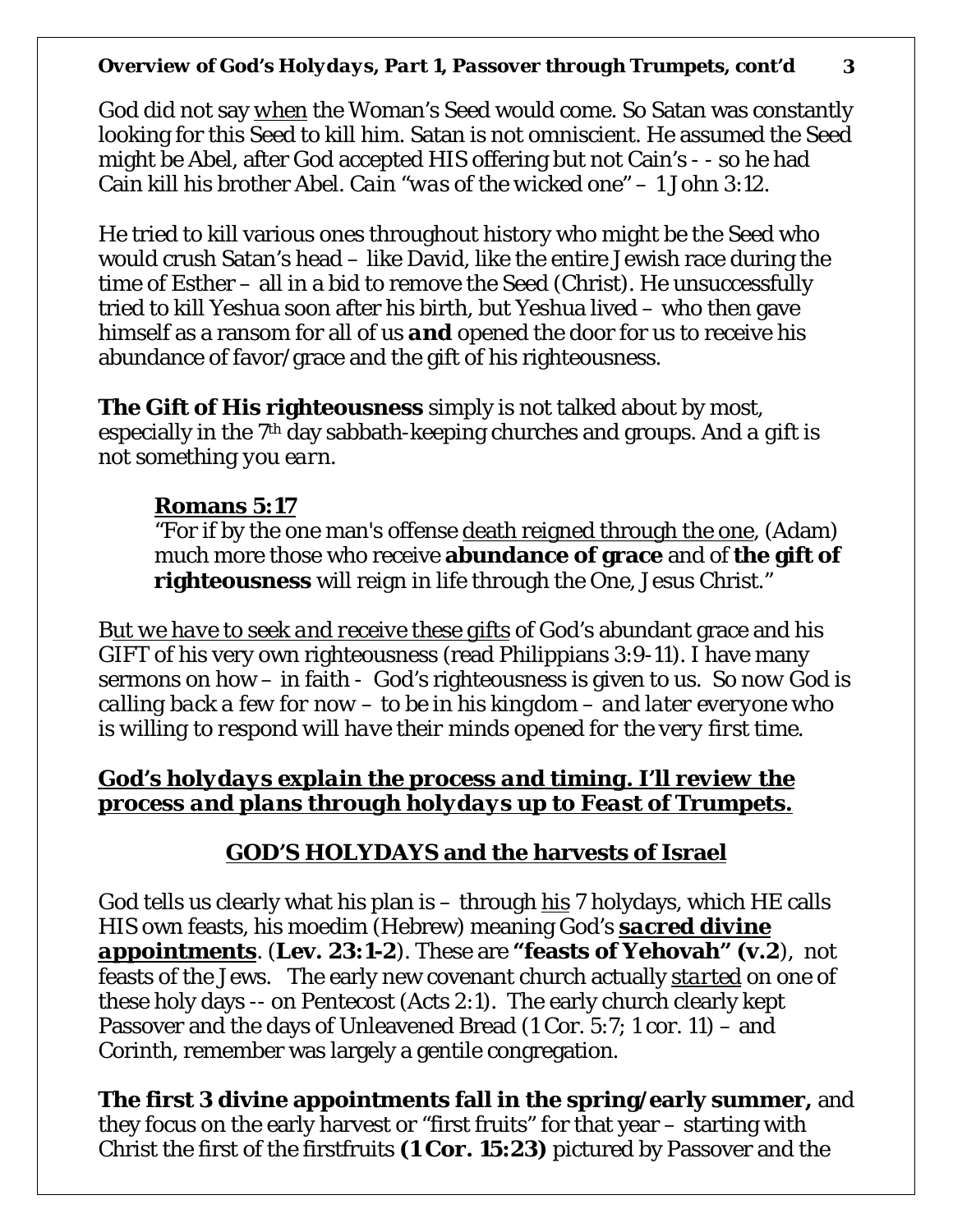Wavesheaf offering after that. You can Search for sermons on these topics on this site – just type in 2-3 key words like "Passover" or "Wavesheaf" or "Unleavened bread" or "when I see the blood".

After Yeshua's Passover sacrifice for us, then the holy days focus on those whom God is calling now in this life – pictured by the barley harvest (and days of Unleavened Bread) and then the wheat harvest of **Pentecost** or Shavuot, which in Israel is in late May or early June usually.

**And finally, in the autumn of the year, the last 4 fall in the Hebrew calendar 7th month of Tishrei or Tishri.** These last 4 focus on God's plan to reveal himself and to call to himself the rest of humanity.

*KEY POINT: Many keep the moedim holydays but seem to miss that they point to the fact that the holydays explain that God calls people and groups – "in their own order" as Paul puts it in 1 Cor. 15:20-25. You should read that.* 

#### *I'll go in depth in this in future, but get this: If God HAS to reach everyone today and bring them to salvation through Yeshua in this lifetime – who is winning? God or Satan?*

*Do you really think God would lose any battle with Satan? But as far as who has more people "on his side" – it's a runaway win for Satan, so far, right?* 

### *Acts 4:12*

*"Nor is there salvation in any other, for there is NO other name under heaven given among men by which we must be saved."* 

*But God does have a plan for saving just about everyone, except those who will not accept Yeshua once their mind is opened for the first time. Many have never ever even heard the name "Jesus" or "Yeshua" in the prior millennia. Many never had their minds opened to be able to understand, even if they heard something about Jesus Christ. We'll talk more about this in another sermon.* 

*There IS a real lake of fire, but it burns people up, and they become ashes under the feet of the righteous (Malachi 4:3). The wages of sin is DEATH, not eternal life being partly burned in hell fire tortured forever and ever.* 

*God will call people to salvation in their time, in their order as 1 Cor. 15:20- 25 explains.*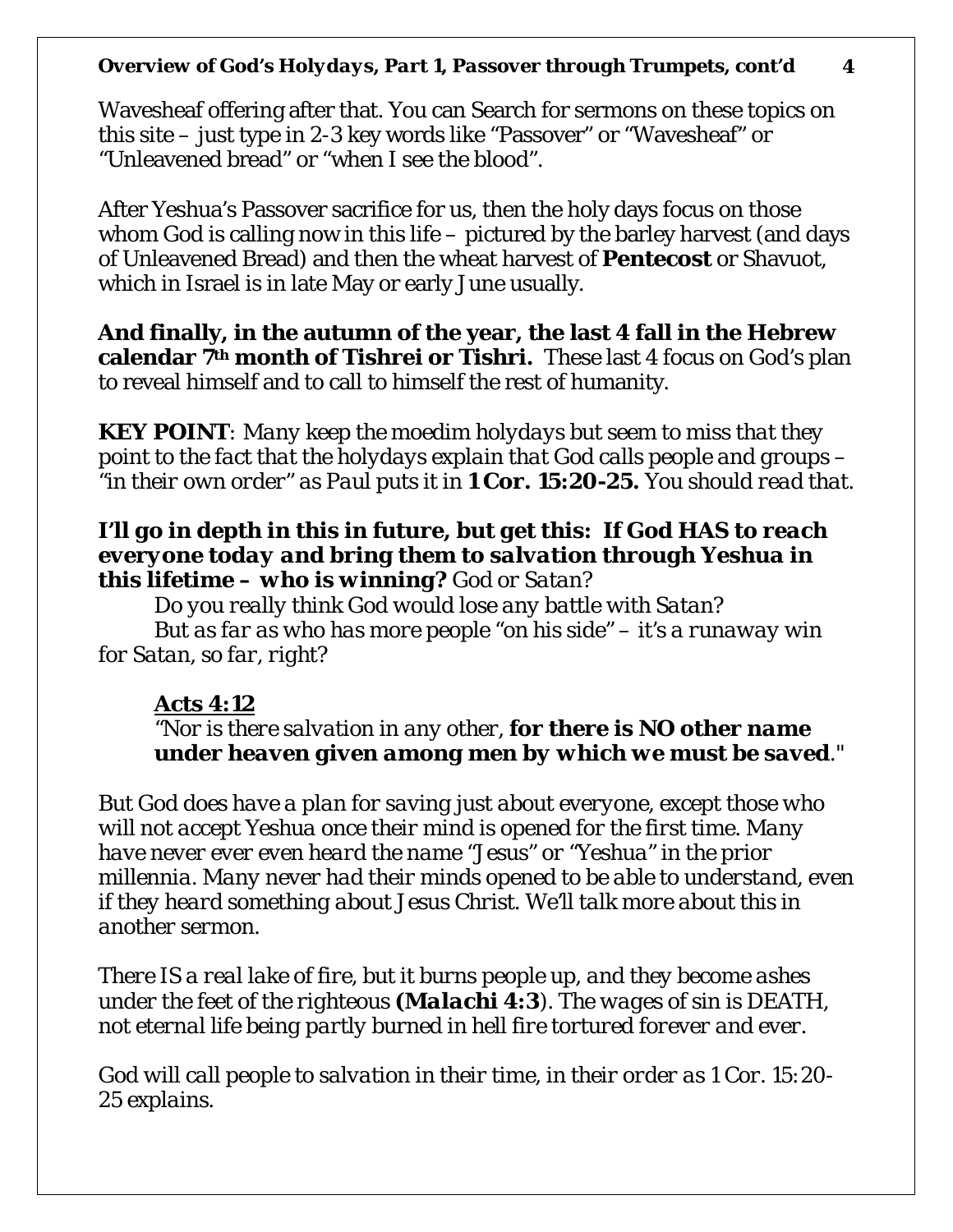*Those being called NOW are called "firstfruits" of salvation (James 1:18). They are pictured by the spring holydays, which is all about "the firstfruits" according to many scriptures.* 

*The first of the FALL holydays is Feast of Trumpets – Yom Teruah in Hebrew, meaning Day of Blasts/trumpets/shouts. I believe in our church services today we should be shouting his praises and blowing shofars on this day.* 

*Jews incorrectly call the Feast of Trumpets/blasts -- Rosh Hashanah, meaning "head of the Year", a name not used in Scripture for this holyday and it's NOT the new Year. God's new year begins in the SPRING (Exodus 12:1-2). GOD HIMSELF said that Abib was to be the first month of the year from that time onwards.* 

#### **Exodus 12:1-2**

Now YHVH spoke to Moses and Aaron in the land of Egypt, saying, 2 "**This** month shall be your beginning of months; *it shall be the first month of the year to you*."

God calls the Feast of blasts/Feast of Trumpets, the first day of the SEVENTH month, *not the first month!* So the Jewish tradition that their new year is Rosh Hashanah ("head of the year"), simply is not based on the Bible but their own traditions. Remember Yeshua preached against their traditions that took people away from God's law! (Matthew 15:3-6)

### **Leviticus 23:23-24**

"Then YHVH spoke to Moses, saying, 24 "Speak to the children of Israel, saying: **'In the SEVENTH month, on the first day of the month**, you shall have a sabbath-rest, a memorial of blowing of trumpets, a holy convocation."

### **2021 dates for Trumpets/Atonement**

Here are the dates in 2021, depending on which calendar you choose – the Rabbinic Traditional calendar or those who go by visually sighting the new moon in Jerusalem. And Jews will keep this holyday for 2 days.

IN 2021 – and the dates change on our Gregorian calendar every year –here are the dates to the fall holy days:

### **Feast of Trumpets/Yom Teruah/Rosh Hashanah –**

**Rabbinical calendar Sept 7, 2021.** They actually observe it for 2 days (Sept 7 and Sept 8, from sundown Sept 6 thru sundown Sept 8)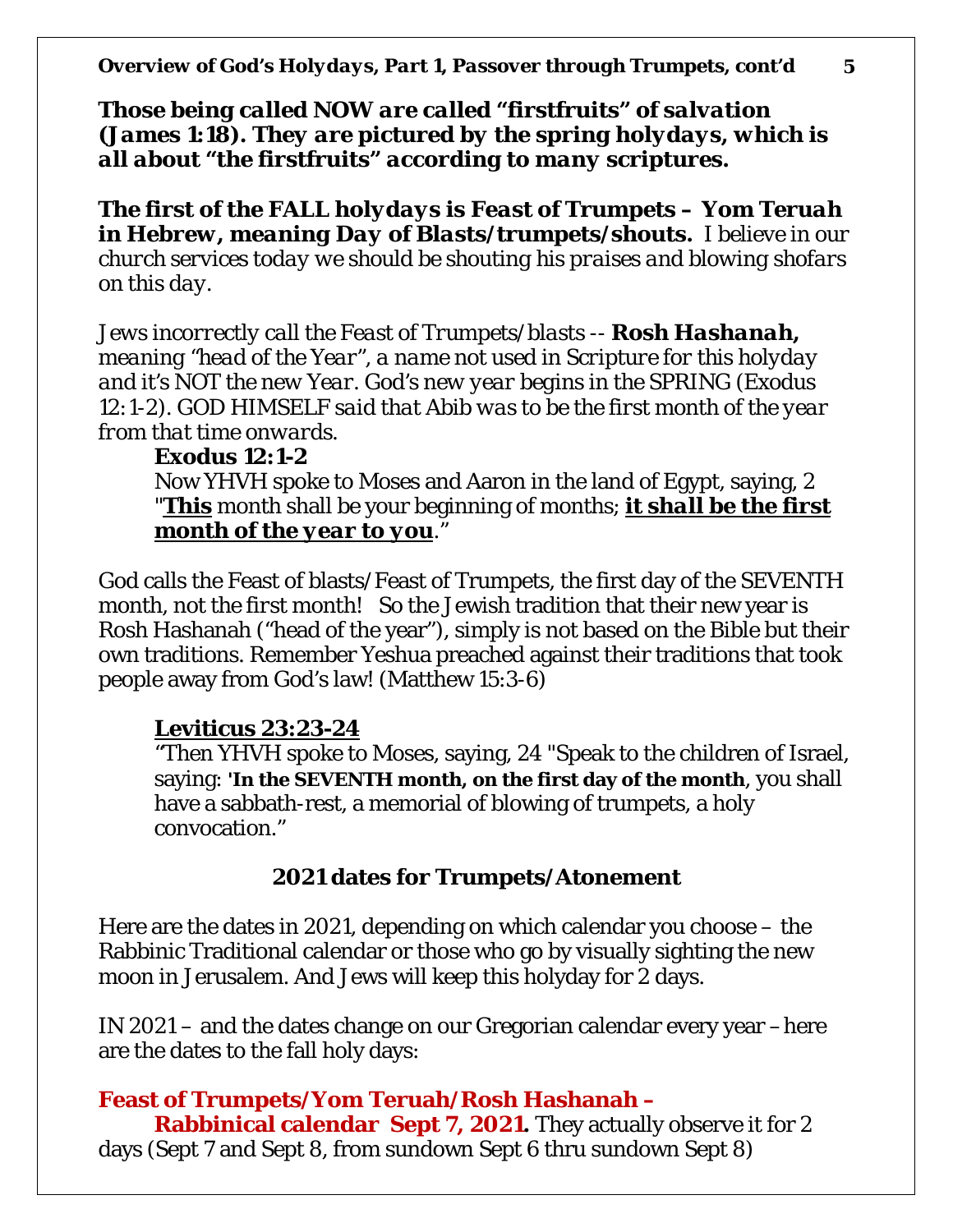For those going by the actual n**ew moon sighting in Jerusalem, expected to be Sept 9, Thursday, 2021**. These people do not follow the Rabbinic calendar but base the date on actually sighting the new moon in Jerusalem.

Remember that "new moon" in Bible terms is not the dark of the moon, as we do in western societies, but it's the first visible light or sliver of moon.

**Day of Atonement, or Yom Kippur** – a day of total FASTING with no food or water. Traditional Jewish calendar is **Sept. 16, Thursday.** Those going by observation of the new moon will likely keep it 2 days later. It seems each side has what they think is proof their side is right.

### **Short overview of the first 3 spring-early summer holydays**

Let me spend a few minutes reviewing the spring holydays where it all begins.

### *In a nutshell, think of the spring holydays picturing events that have already happened. The spring holydays point to Christ's first coming and wedding and giving the Law and the Holy Spirit.*

### *The Fall holydays picture what Yeshua has YET to do, likely in our lifetime.*

**Passover** –Passover day, 14th of Nisan/Abib – is not a holyday but is *the* integral part of the plan of Salvation.

I have many sermons on Passover, such as "When I see the blood", being delivered from slavery from Egypt – pointing to the Crucifixion blood of Yeshua that delivers us from Satan's bondage over us. Just use the Search bar on the home page and write just 1-3 words. He redeemed us of all our sins and delivered us from slavery spiritually. By accepting him, we accept by faith the righteousness of God himself credited to us and we become HIS.

Passover DAY is not a holyday, but that evening at the end of Passover day IS the first day of Unleavened Bread and is a holyday.

We MUST understand that in Yeshua's last Passover – that's what he called it – he said, "Do this in remembrance of ME" (**Luke 22:19; 1 Cor. 11:24-25**). The Lamb, being delivered from slavery, coming out of Egypt -- ALL OF THAT pointed to HIM.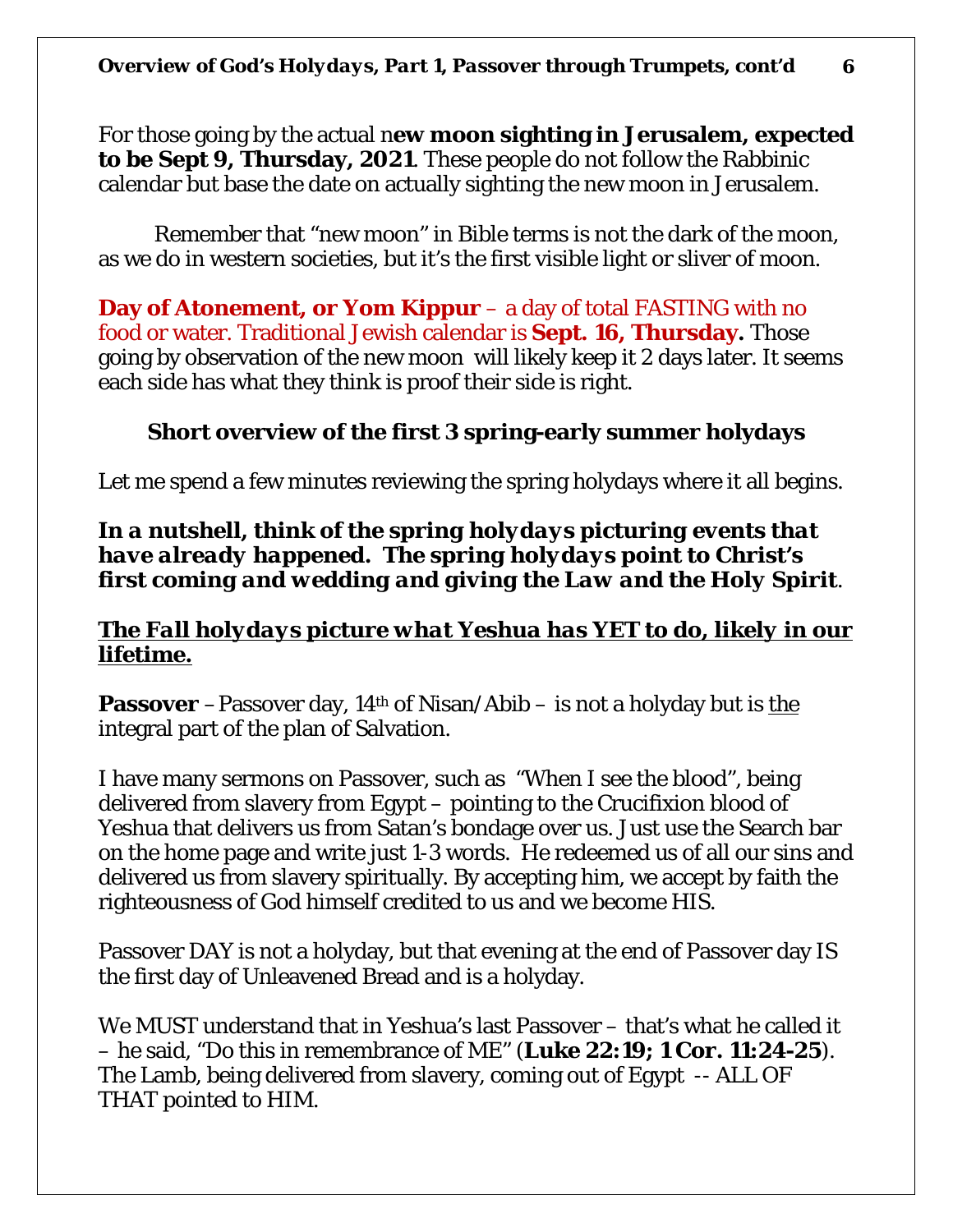When WE take Passover, *we MUST point to Christ!* But so many spend a lot of time on Egypt, the 10<sup>th</sup> plague, etc., instead of doing what Christ said. Talk about HIM, the Lamb of God, not as much about the lambs in Egypt. The LAMBS pictured Yeshua. Nowhere is there a record of Yeshua at HIS last Passover talking about Pharaoh and Egypt and all that—because it was about HIM now.

**Days of Unleavened Bread** –the first and last day are holydays -- when we're delivered by Christ, our lives need to move away from a life of sin pictured by leavened bread. **We take in unleavened bread daily, picturing taking in Jesus Christ as our food, our sustenance. The unleavened bread does not picture righteous you or me – but perfectly righteous Yeshua – whom we take in each day**. Though we still stumble into sin, it's no longer our way of life. Yeshua is our life now. HE is the unleavened bread of righteousness.

That's a distinction not always made. The unleavened bread is about Yeshua. It's all about Yeshua making the way possible for us. It's not about us.

#### **HOLYDAY OFFERING**

Remember we are to **give holyday offerings 3x a year** – Feast of Unleavened Bread, Pentecost, and Feast of Tabernacles. (**Deuteronomy 16:16-17**). Support the ministries where you are being fed. Yes, we do accept holyday offerings to help pay for the work we do. Most holyday-keeping ministries take up an offering on every holyday. *Scripture says 3x a year, so I personally do NOT teach holyday offerings for each of the 7 holydays, just 3x a year – just as the Bible says.* 

#### **Deuteronomy 16:16-17**

**"Three times a year** all your males shall appear before the Lord your God in the place which He chooses: at the **Feast of Unleavened Bread, at the Feast of Weeks, and at the Feast of Tabernacles**; and they shall not appear before YHVH empty-handed.

17 **Every man shall give as he is able**, according to the blessing of YHVH your God which He has given you."

The date varies, but there is **a Wavesheaf Day, picturing Christ**, as first of the firstfruits barley that had to be accepted by God. But it also pictured Christ presenting *us*, the rest of the firstfruits, to Father in heaven to be accepted on his behalf (**Lev 23:9-11**).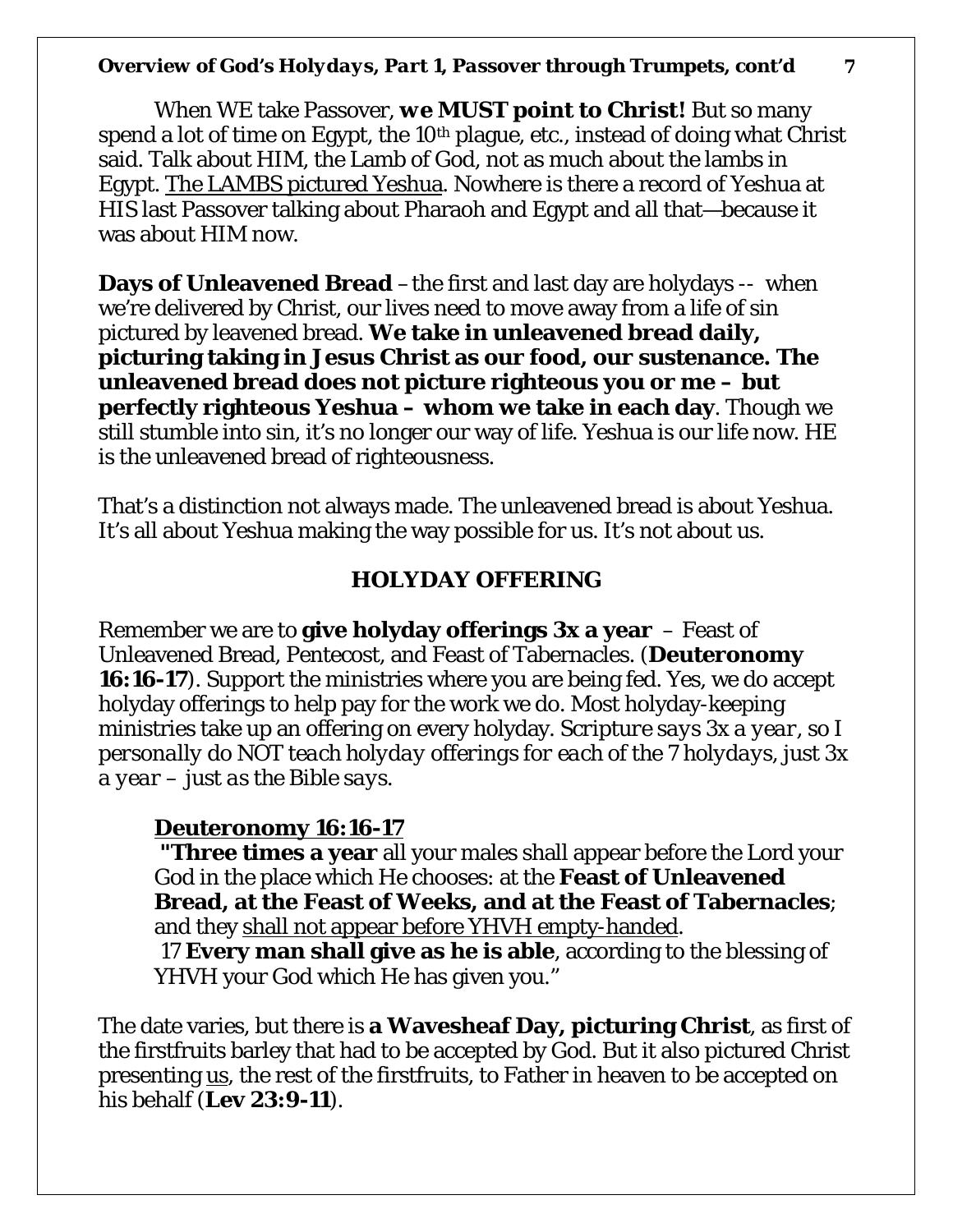*Because of Messiah – even you and I, no matter how bad we've been, when we accept Yeshua, WE become accepted by the Father – on behalf of Christ.* Wavesheaf Day is not a holyday but starts the official work of harvesting the rest of the barley, the humble man's bread.

### **PENTECOST/SHAVUOT/FEAST OF WEEKS, DAY OF FIRSTFRUITS**

Then we have the 50 days count to **Pentecost/Shavuot** and the early wheat harvest, picturing all those God is working with now and calling to salvation now. **Pentecost is also called Feast of Weeks, Day of Firstfruits,** Shavuot (meaning "weeks") and Pentecost –means "50" (not "count 50").

### **Exodus 34:22**

"And you shall observe **the Feast of Weeks, of the FIRSTFRUITS of wheat harvest,** and the Feast of Ingathering at the year's end."

### **Numbers 28:26**

'Also on the **day of the FIRSTFRUITS**, when you bring a new grain offering to Yehovah at your **Feast of Weeks**, you shall have a holy convocation. You shall do no customary work."

**What did the 2 wave loaves** that are raised on Pentecost picture, again? **Leviticus 23:17**

"You shall bring from your dwellings two wave loaves of two-tenths of an ephah. They shall be of fine flour; they shall be **baked with leaven. They are the FIRSTFRUITS** to Yehovah".

NOTICE how firstfruits figure in so strongly to Pentecost. The word is not used in any way for Trumpets or beyond. *The first resurrection remember, is about resurrection of God's firstfruits ELECT.* Firstfruits Elect point to Pentecost. We fit into the SPRING firstfruits meanings of the holydays.

*So I see Pentecost as a TRANSITION holyday, meaning I believe it's been mostly fulfilled already, but not yet completely.* 

*Here's what has transpired already:*

- Pentecost was when Yehovah gave Israel the Torah (law, instructions) at Mt. Sinai (Ex 20-24)
- In the New Covenant, God poured out his Holy Spirit the seal of his promise to complete what's been started in us (Acts 2)
- **God married Israel at Mt Sinai on Pentecost (Exodus 24:3-11), so the pattern for when the wedding happens has been set.**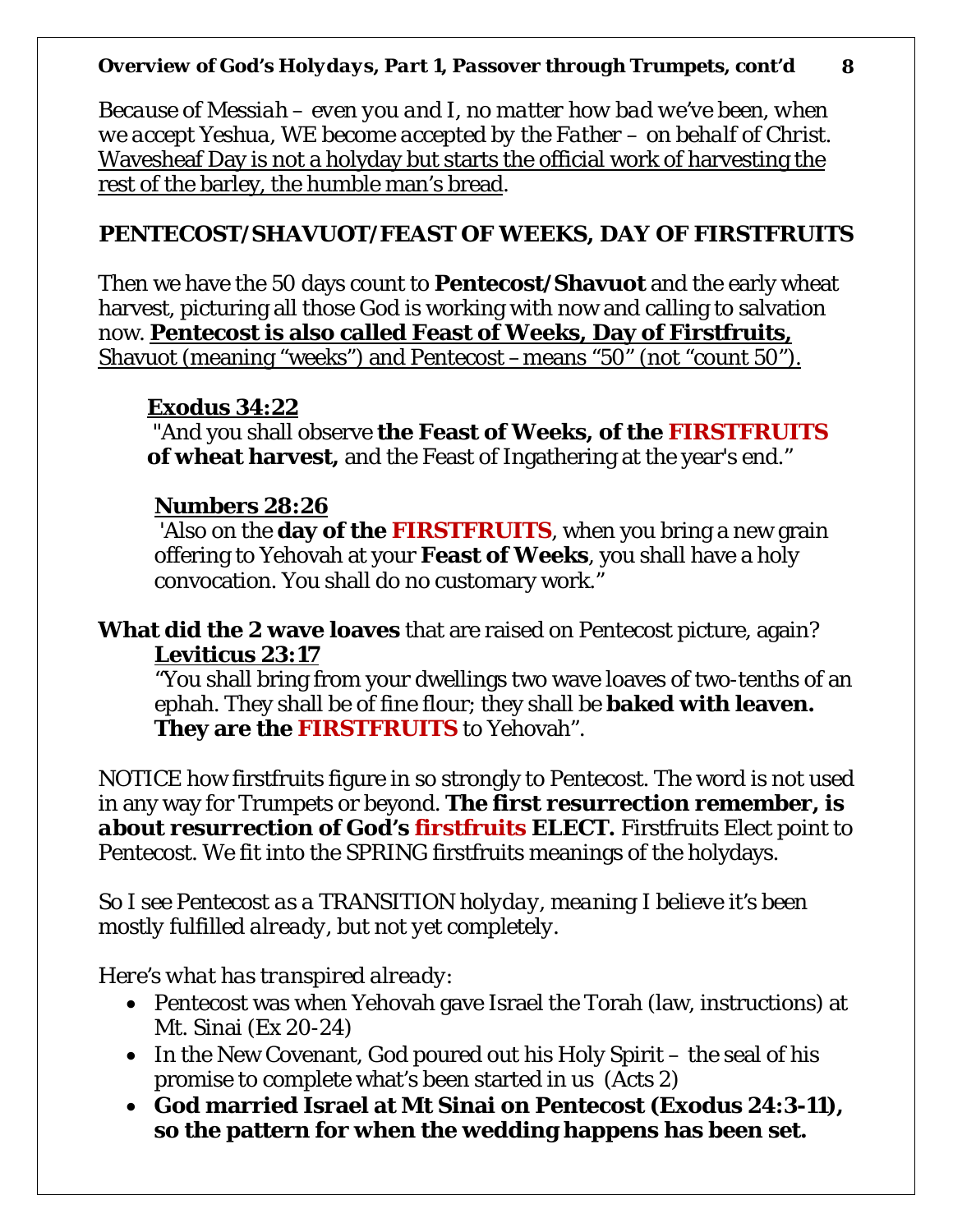• It's very likely Ruth and Boaz were married on or about Pentecost, end of the barley and wheat harvest (Ruth 2:23)

Let me repeat: On Pentecost there **were two large, leavened loaves (Lev 23:15-17)** that were raised up high by the High Priest and then lowered again. Scripture *does* tell us what the loaves represent:

### **Leviticus 23:17**

"You shall bring from your dwellings two wave loaves of two-tenths of an ephah. They shall be of fine flour; they shall be baked with leaven. **They are the firstfruits to YHVH**."

Why am I spending so much time on this, showing Pentecost is about firstfruits? Firstfruits are never tied with Feast of Trumpets/Yom Teruah. Never. But they ARE tied to Pentecost. And who are the firstfruits? WE are -

### **James 1:18**

"Of His own will He brought us forth by the word of truth, that **WE might be a kind of firstfruits** of His creatures."

### **So Pentecost/Shavuot is clearly about picturing people who are called FIRSTFRUITS. This is vital to understand so we get Pentecost and Feast of Trumpets correct and when the First Resurrection occurs.**

Paul referred many times to early Christians as "firstfruits" (Romans 16:5; 1 Cor. 16:15; Romans 8:23). John speaks of the 144,000 after their resurrection – being in heaven as firstfruits (Revelation 14:4).

### **Events must be tied correctly to it's special day in God's calendar. Spring holydays is about the first fruits – and that's us. Fall holydays are not about the firstfruits.**

**So the first resurrection is about the resurrection of the firstfruits.** 

**So, many of us are believing more and more that the 7th trumpet will sound, and the first resurrection takes place on PENTECOST, not on Trumpets.** 

Pentecost was also when God married Israel. So he'll marry his bride the church (**Eph 5:25-33; 2 Cor. 11:2)** most likely also on Pentecost, including the Wedding Supper of the Lamb up in heaven; all this on Pentecost, not Feast of Trumpets.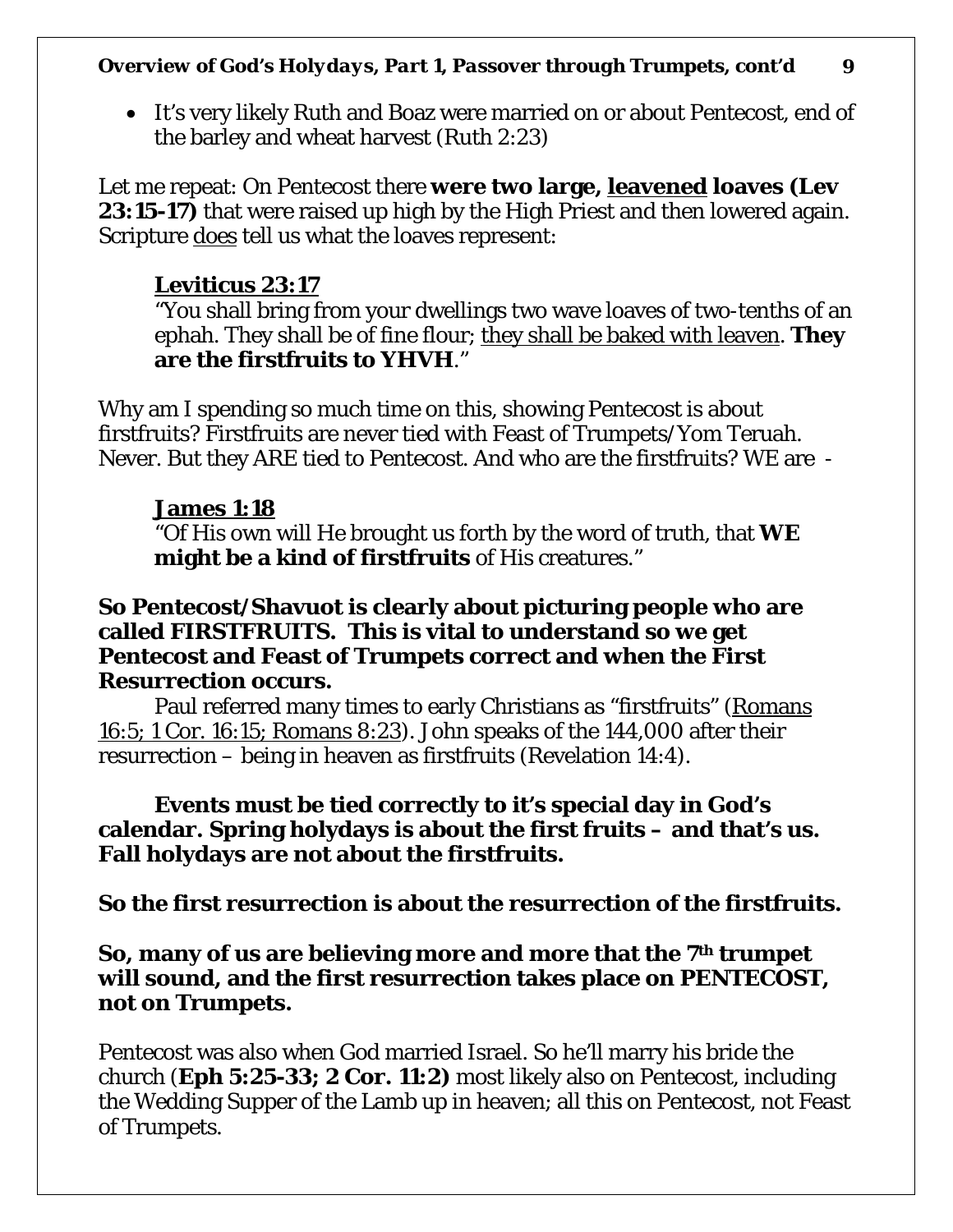Remember shofars, trumpets were blown on all the holydays so the fact that one holyday is called "Feast of Trumpets" cannot be convincing by itself that the 7th trumpet occurs on that day. And anyway, the real meaning of Yom Teruah is shouts, joyful noise, and blasts.

I have sermons on this website about the Wedding of the Lamb, on Pentecost, and "I go prepare a place for you".

**Again, why do I think the resurrection and marriage to Christ takes place on Pentecost? (And why I call this is a transition holyday – it's only partly fulfilled so far, as I see it).**

• **There are still 7 last Bowl plagues** to run through after the 7<sup>th</sup> trump sounds. These 7 last bowl plagues (**Revelation16**) will take time, probably at least 3 or 4 months, including 200 million coming from the east to cross the Euphrates to fight Christ. If the resurrection were to happen on Trumpets, what will Christ and the Church be doing while the 7 last bowl plagues are happening?

**I say he takes his bride to heaven** to get married, just as Isaac (a type of Christ) took Rebekah into his mother's tent and consummated their marriage. See **Galatians 4:21-26** compares Sarah's tent to heaven.

Jesus, the firstborn Son of God among MANY brethren, has to marry a Bride who is of the same type as he is. He will marry others who are also true children of God, as ONE body, just as Christ is the son of God.

• **The spring days and Pentecost picture first fruits to God. We are the firstfruits.** The Fall holydays, however, is about bringing in the big harvest, picturing those who will be called later. They are not called firstfruits. Holydays have to match the picture. *The ones marrying Yeshua will be firstfruits.* 

### **FEAST OF TRUMPETS/ YOM TERUAH**

So let's move on now to **Yom Teruah, commonly CALLED Rosh Hashanah (Head of the Year), but the Bible verbiage is Yom Teruah.** "Yom" = DAY, and "Teruah" means day of "SHOUTS, SHOFAR blasts, trumpet blast, cries out loud."

**In my view, the short story** is that this day represents Yeshua returning with *his already resurrected saints*, whom he's by now also already married in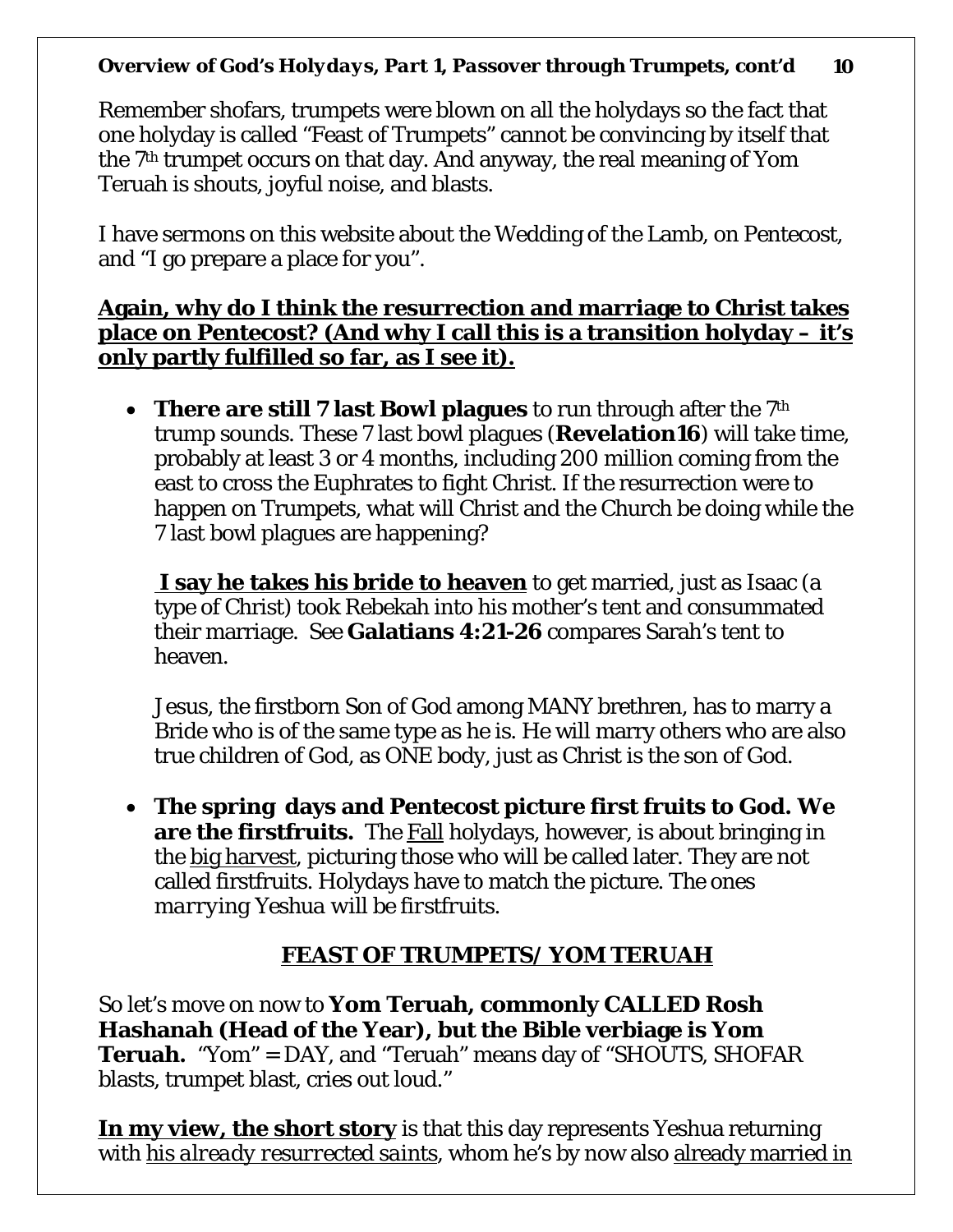heaven. Now they're coming BACK TO EARTH together, to fight the armies assembled and to land on the Mount of Olives and take over the reins of government of the world.

I have several sermons posted that chronicle what has to happen before Christ returns to Mount of Olives, so I won't repeat all that again.

Now more detail.

Jewish traditions about Yom Teruah/Trumpets/Rosh Hashanah It IS possible that creation started in what we would call this time of year, then was changed by God in **Ex. 12**:**1-2** to be in the spring. **Jewish tradition** is that it was on 1st day of God's 7th month (usually Sept) is when God created Adam and Eve. **Jews keep it as 2 days**, in 2021 from Monday night Sept 6 thru Weds night Sept 8, to be sure they have the right day. Jews sound the shofar each morning of the 2 days, eat festive meals, and light candles each evening. They love apples dipped in honey the first night, then something else 2<sup>nd</sup> night. There are new year resolutions and generally a festive time. There are numerous shofar blasts, for a total of around 100 . A lot of rules, a lot of traditions – but we go by what the scriptures actually say.

Believe it or not, of the7 holydays, Trumpets/Yom Teruah holyday has the LEAST said specifically about it, than any other holyday.

### So let's BACKTRACK a bit and get the run-up to this day:

I believe, in a nutshell, that we are changed to spirit or resurrected to spirit at the 7th/last **trumpet (Rev. 11:15),** which I believe happens *on Feast of*  **Pentecost**, not Feast of Trumpets, to meet Christ in the clouds of our earthly heaven – and then we're taken to Heavenly Jerusalem instantly to meet the others in the first resurrection from Abel onwards –and have the Wedding Supper of the Lamb.

(I'm repeating – because it's been so drummed in to us that the resurrection happens on Trumpets, mostly I think because it's called the Feast of "TRUMPETS". So I want to be sure we all get the problems with that teaching. It just doesn't make sense.)

I believe the already resurrected saints then return with Christ from their heavenly marriage supper (Rev 19) ON this day, the Day of Blasts – to route the armies below and take over the government.

*And if this all happens on Yom Teruah, though GOD'S trumpet blasts will be over for a while, there will be lots and lots and lots of shofars being*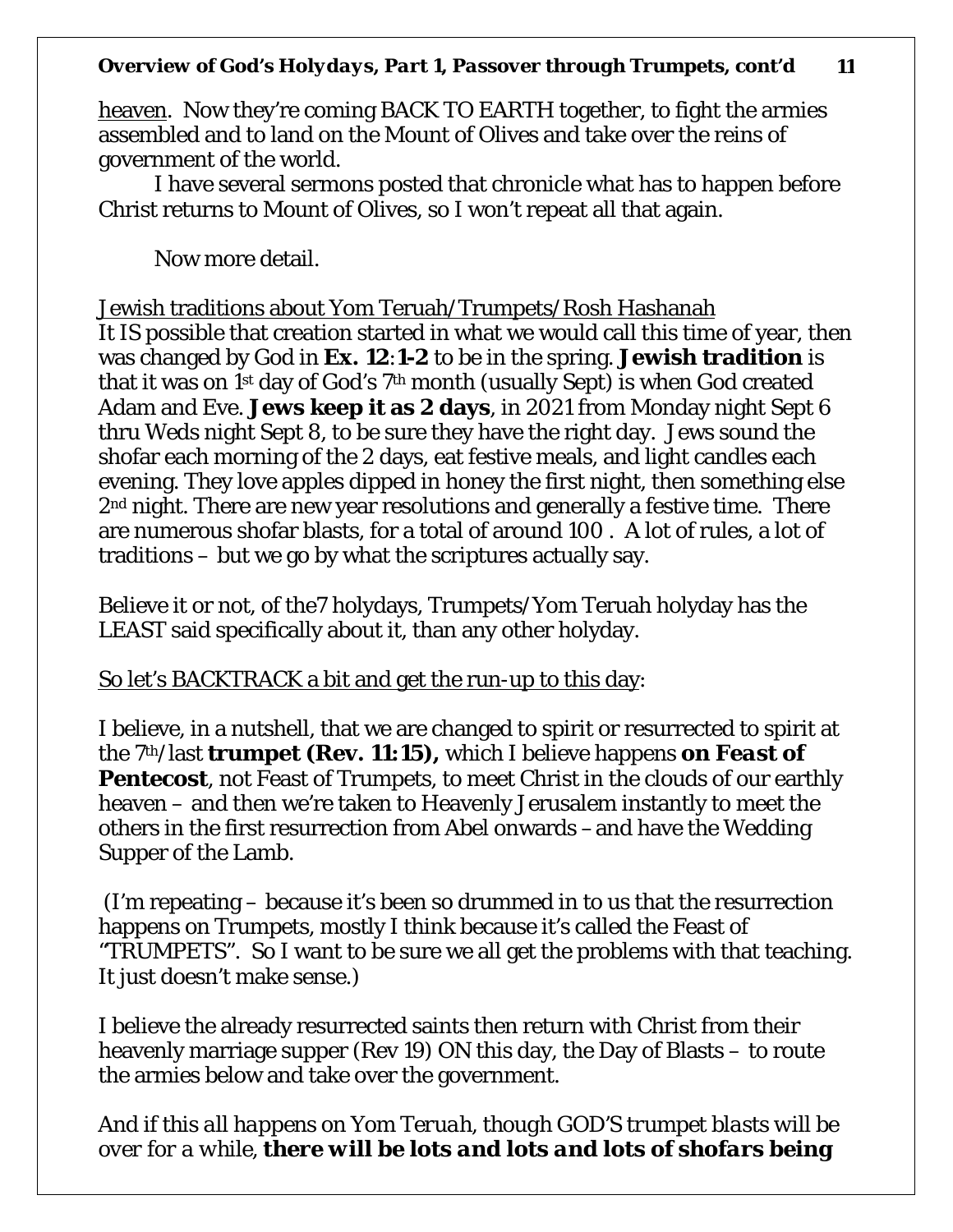*blown in Israel and around the world on this day! It WILL be a true Feast of Blasts and shouts! Because that's what Jews and a lot of us who keep God's holydays DO! We will shout with joy as we blow our shofars! Lots of times on this day.* 

Again, remember, shofars, silver trumpets were blown on ALL the holydays (**Numbers 10:10**).

**But before returning again, while we're in heaven, the 7 last Bowl plagues of Revelation 16 are being poured out.** The 6th Bowl Plague takes a long time – months – to move 200 million people from the east, across the dried Euphrates in Iraq – all the way to Israel to fight God as he returns as the Word of God.

Let's read about Bowl # 6 and 7 in Revelation 16, which happens AFTER the 7th Trumpet, the last trump (Revelation 11:15).

### **Revelation 16:12-21**

#### **Then the sixth angel poured out his bowl on the great river Euphrates, and its water was dried up, so that the way of the kings from the east might be prepared.**

13 And I saw three unclean spirits like frogs coming out of the mouth of the dragon, out of the mouth of the beast, and out of the mouth of the false prophet.

14 **For they are spirits of demons, performing signs***, which go out to the kings of the earth and of the whole world, to gather them to the battle of that great day of God Almighty.* 

15 "Behold, I am coming as a thief. Blessed is he who watches, and keeps his garments, lest he walk naked, and they see his shame."

16 And they gathered them together to the place called in Hebrew, **Armageddon. [Valley of Megiddo]**

*Seventh Bowl: The Earth Utterly Shaken*

17 **Then the seventh angel poured out his bowl into the air, and a loud voice came out of the temple of heaven, from the throne, saying, "It is done!"**

18 And there were noises and thunderings and lightnings; and there was a **great earthquake, such a mighty and great earthquake as had not occurred since men were on the earth.**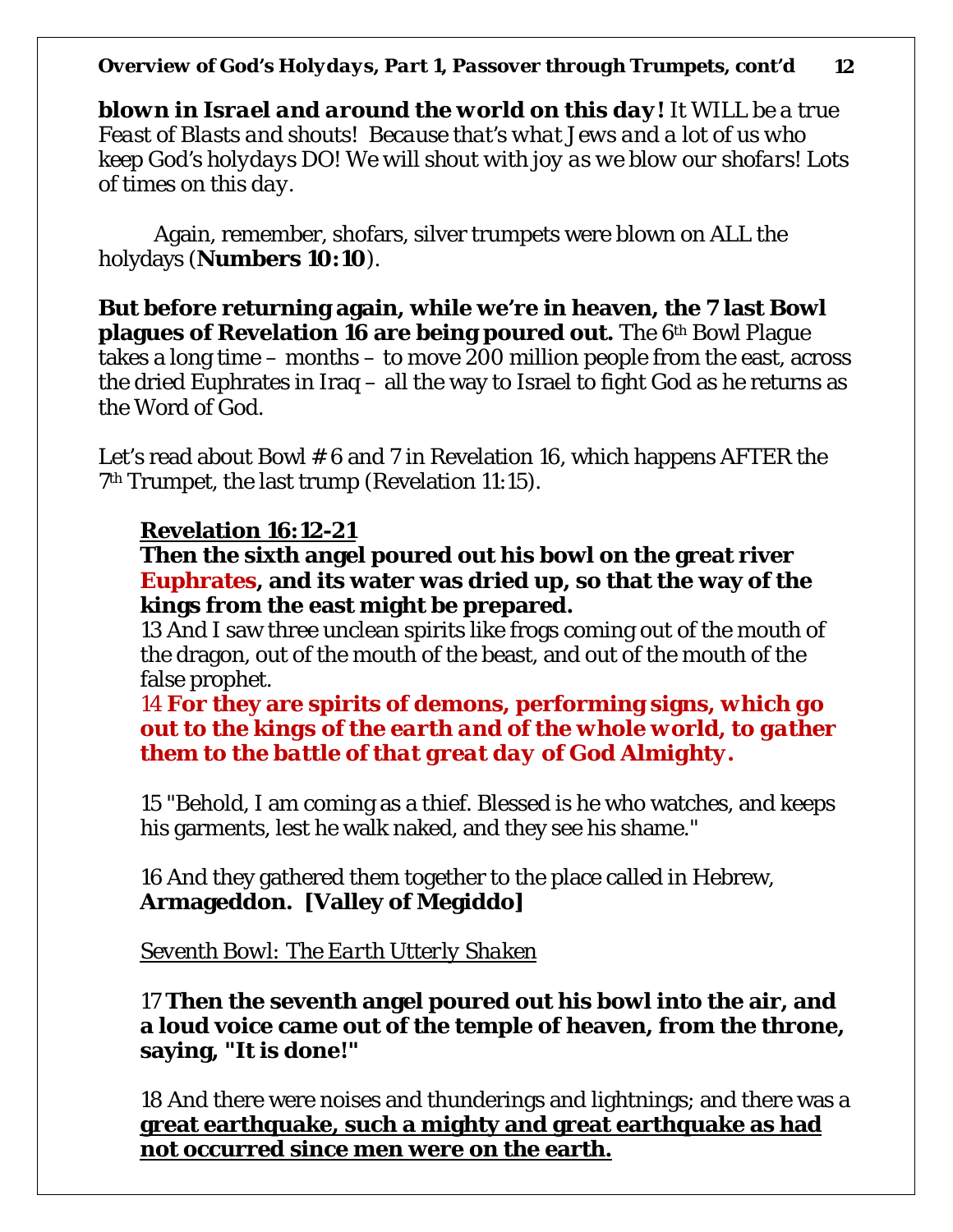19 Now the great city was divided into three parts, and the cities of the nations fell. And great Babylon was remembered before God, to give her the cup of the wine of the fierceness of His wrath.

20 **Then every island fled away, and the mountains were not found.** 21 And great hail from heaven fell upon men, each hailstone about the weight of a talent (over 100 lbs.). Men blasphemed God because of the plague of the hail, since that plague was exceedingly great.

So by the time that's happened, we'll have been resurrected as spirit Bride to Christ, married to Yeshua, and now come back down – but this time, not in clouds but on spirit horses (angels) to fight the armies assembled below **as REV. 19 says.** 

**I believe this RETURN – this time with King Yeshua MARRIED to his bride, the firstfruits of God** -- **will happen on the Day of Trumpets,** when we land on the **Mount of Olives** to the east of Jerusalem.

**BY this time, the skies will be DARK** and covered with SMOKE and ash from wars, volcanic eruptions, fires – and trying to see the first sliver of light from the moon may be next to impossible. EMP's could wipe out all our electronics. We may not even be able to SEE the sun or moon for weeks – and it could be very hard to even know what DAY it is! The 5th bowl plague of Rev. 16 is TOTAL painful DARKNESS remember.

So we come back, I believe on TRUMPETS/Yom Teruah – or the Jews' Rosh Hashanah: The mount of Olives shall split in two and a very wide valley is formed. The 200 million have their bodies dissolved in the way Christ fights them. Zech 14:12-13 – read it. Zechariah 14 is a must read for you.

There will be great SHOUTS of JOY on our part to finally rid this world of leaders dominated by Satan and his demons, as I've read… and start the new Millennial reign of Jesus Christ and his Bride on the earth.

AGAIN – if the first RESURRECTION is on feast of Trumpets, what do we all do while the 7 last Bowl Plagues are being poured out? That will take at least 3-or 3-1/2 months! Where could a wedding take place except on the Sea of Glass or temple in heaven? And Matthew 22:1-2 says the KING (GOD) puts on a wedding for his son. Where's God? IN HEAVEN. We pray "our Father who art in **heaven**".

And the Fall holydays picture the salvation of the REST of mankind. Pentecost is called "the Day of firstfruits" --(**Numbers 28:26**). The 2 leavened loaves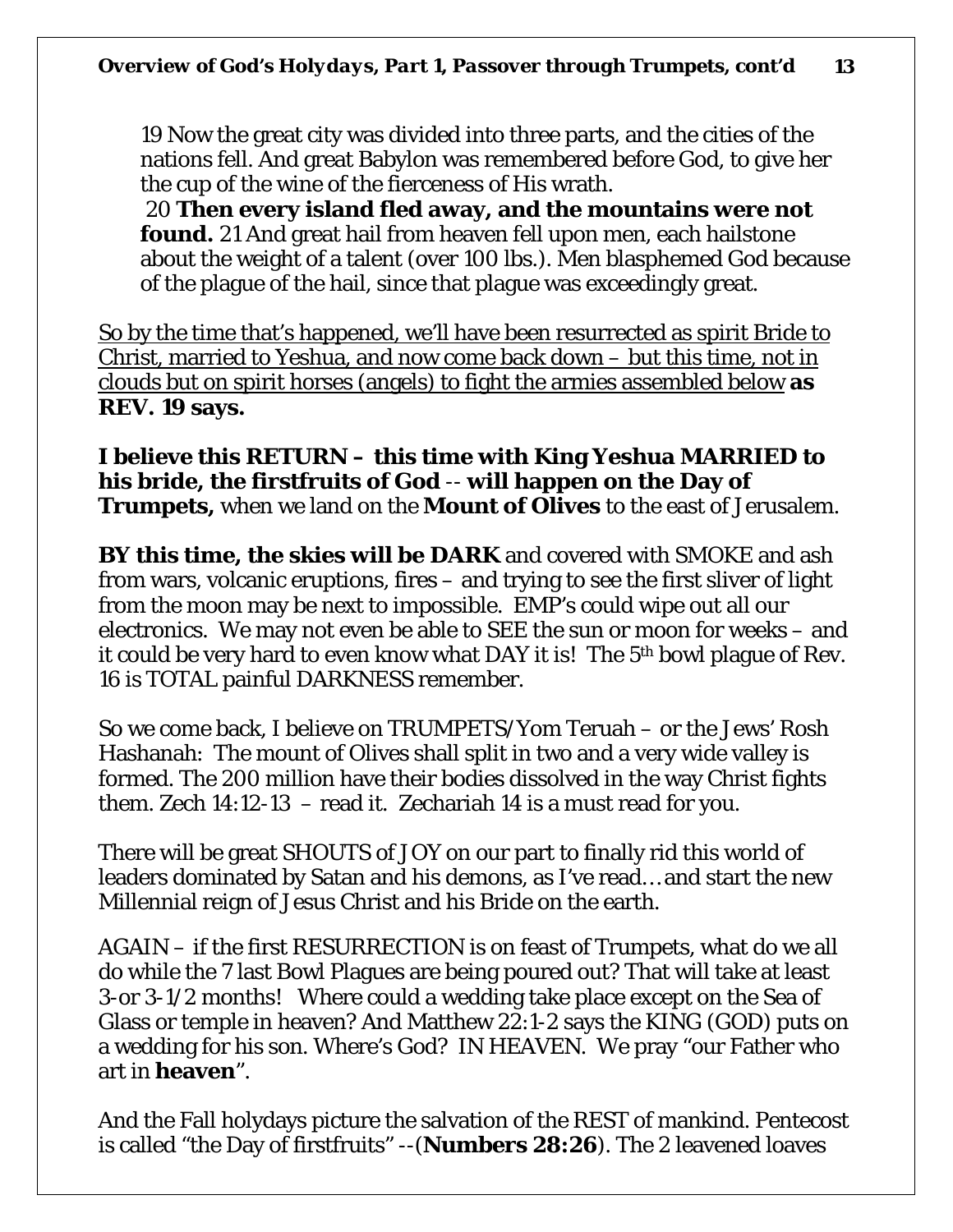raised up high on Pentecost, also picture the firstfruits, the Bible says. (Leviticus 23:17). And WE with God's spirit are firstfruits! Jas 1:18. So Pentecost is focused on firstfruits – and that is probably when the resurrection occurs.

### **Leviticus 23:23-24**

"Then YHVH spoke to Moses, saying, 24 "Speak to the children of Israel, saying: **'In the SEVENTH month, on the first day of the month, you shall have a sabbath-rest, a memorial of blowing of trumpets, a holy convocation**."

**In Hebrew, "blowing" is** *Teruah* **–** blasts, shouts, trumpet shofar blasts, etc. Here's what "The Complete Word Study Dictionary of Old Testament":

**Strong's word 8643. Teruah -- A feminine noun indicating a shout of joy; a shout of alarm, a battle cry. It refers to a loud, sharp shout or cry in general, but it often indicates a shout of joy or victory (1 Samuel 4:5,6);** a great shout anticipating a coming event (Joshua 6:5,20). **It can refer to the noise or signal put out by an instrument (Leviticus 23:24; 25:9**). Amos used the word to refer to **war cries (Amos 1:14**; 2:2; cf. Job 39:25; Zephaniah 1:16). The Lord puts shouts of joy into His people (Job 8:21; 33:26).

I believe we should be blowing shofars on this day in our church services.

WHY the shouts? For God's children, it's jubilation. For the world who has been cursing God through all the plagues (just read Revelation), it's shouts of fear, of cursing, of wails of despair. Eventually, of course, over time – Yeshua and His Bride repair, restore and rebuild a wonderful world. We'll discuss that more when we talk next time about the Feast of Tabernacles.

## **Leviticus 23:24 CJB**

"…in the SEVENTH month [not first], the first of the month is to be for you a day of complete **rest for remembering**, a holy convocation announced with blasts on the shofar."

**Jews use Rosh Hashanah – Feast of Blasts/trumpets – as the first day of "10 days of Awe", that ends with Atonement and the judgment, as they see it**. I may address this concept more in the next sermon.